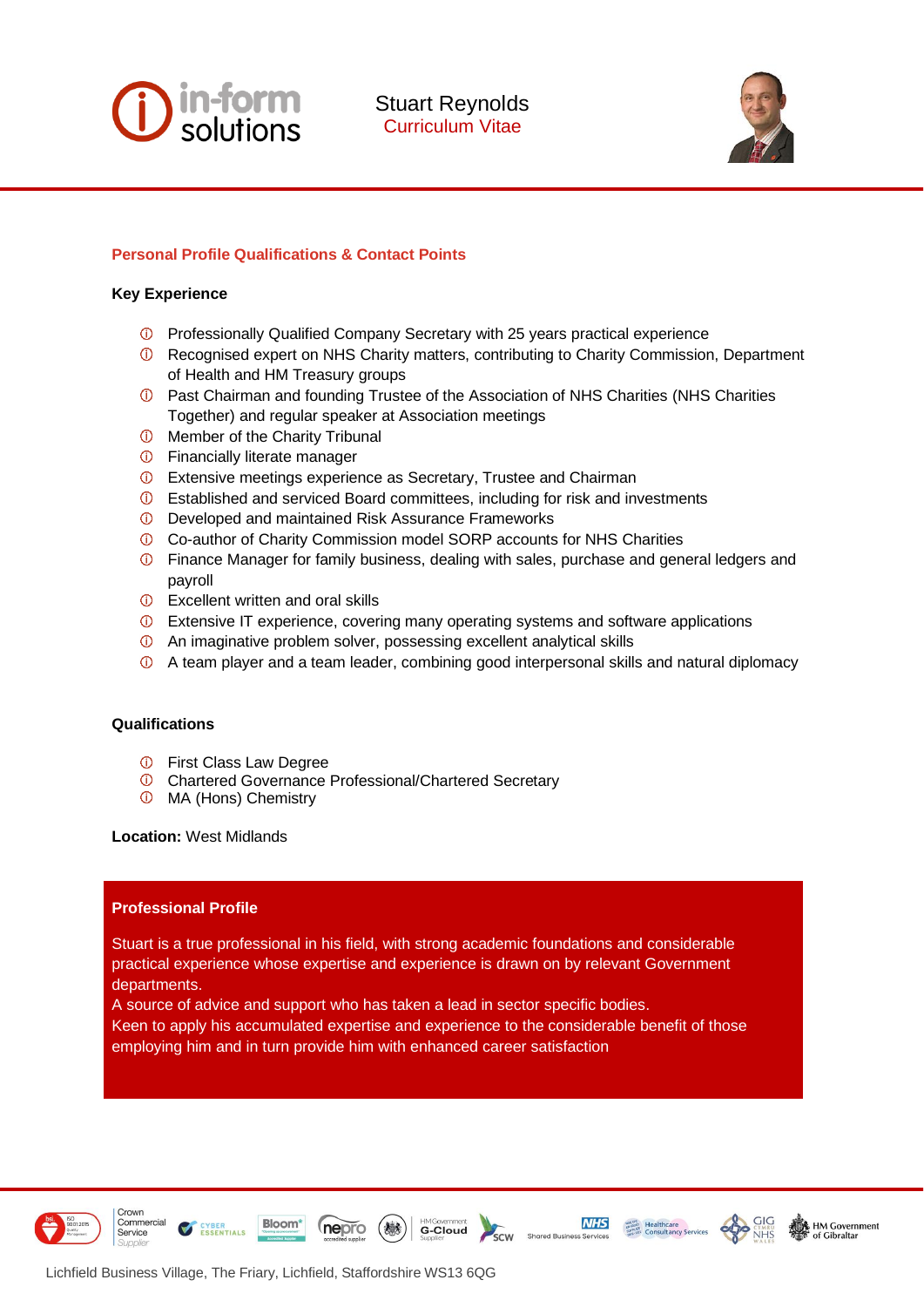

Stuart Reynolds Curriculum Vitae



## **Career Summary & Experience**

### **September 2018 - present**

Governance and Finance Professional, specialising in charities and private companies, working on a portfolio of part time and interim assignments

- Governance Reviews
- Advice and coaching
- Board Training
- *O* Management and Statutory Accounts
- Monthly Payroll

### **May 2003 – September 2018**

Charity Chief Executive and Company Secretary, Birmingham Women's and Children's Hospital **Charity** 

- Responsible to Chairman of Trustees with executive responsibility for day to day operations
- **1** Set the Charity up from scratch, establishing sound but proportionate governance arrangements
- **1** Serviced Board and Committee meetings, producing minutes and following up actions as required
- Worked closely with Executive and Non-Executive Directors, managers, medical staff and nurses at the Hospitals to embed charitable objectives in grant making decisions
- Negotiated, drafted and managed Service Level Agreements for support services with two NHS Foundation Trusts
- Led risk management processes to produce and maintain Risk Registers and Assurance Frameworks
- **1** Worked with NHS Appointments Commission on Trustee recruitment
- $\overline{0}$  Led the conversion from charitable trust to company limited by guarantee and the subsequent merger of the two Hospital Charities, working closely with the Department of Health and the Charity Commission
- Responsible for Companies House and HMRC filing requirements for Group companies

#### **1994 – 2003**

Legal Manager (2000-2003), Allied Healthcare Group Limited

- Member of senior management team, advising Directors on legal issues
- Drafted and negotiated acquisition and other commercial contracts
- Conducted operational due diligence of acquisition targets
- Worked on over 50 business acquisitions, ranging in size from £50,000 to £10million

**G-Cloud** 

**SURVEY BOOT Healthcare**<br> **SURVEY Healthcare**<br> **SURVEY CONSULTANCY Services** 

**N** HM Government

**NHS** 

- Conducted legal and HR seminars for around 100 branch managers
- $\overline{O}$  Responsible for leases and property matters

IT and Legal Manager (1997-2000), Allied Healthcare Group Limited

 $\circledcirc$ Managed 10 staff

ESSENTIALS

Implemented computerisation across the branch network

nepro



**Bloom**